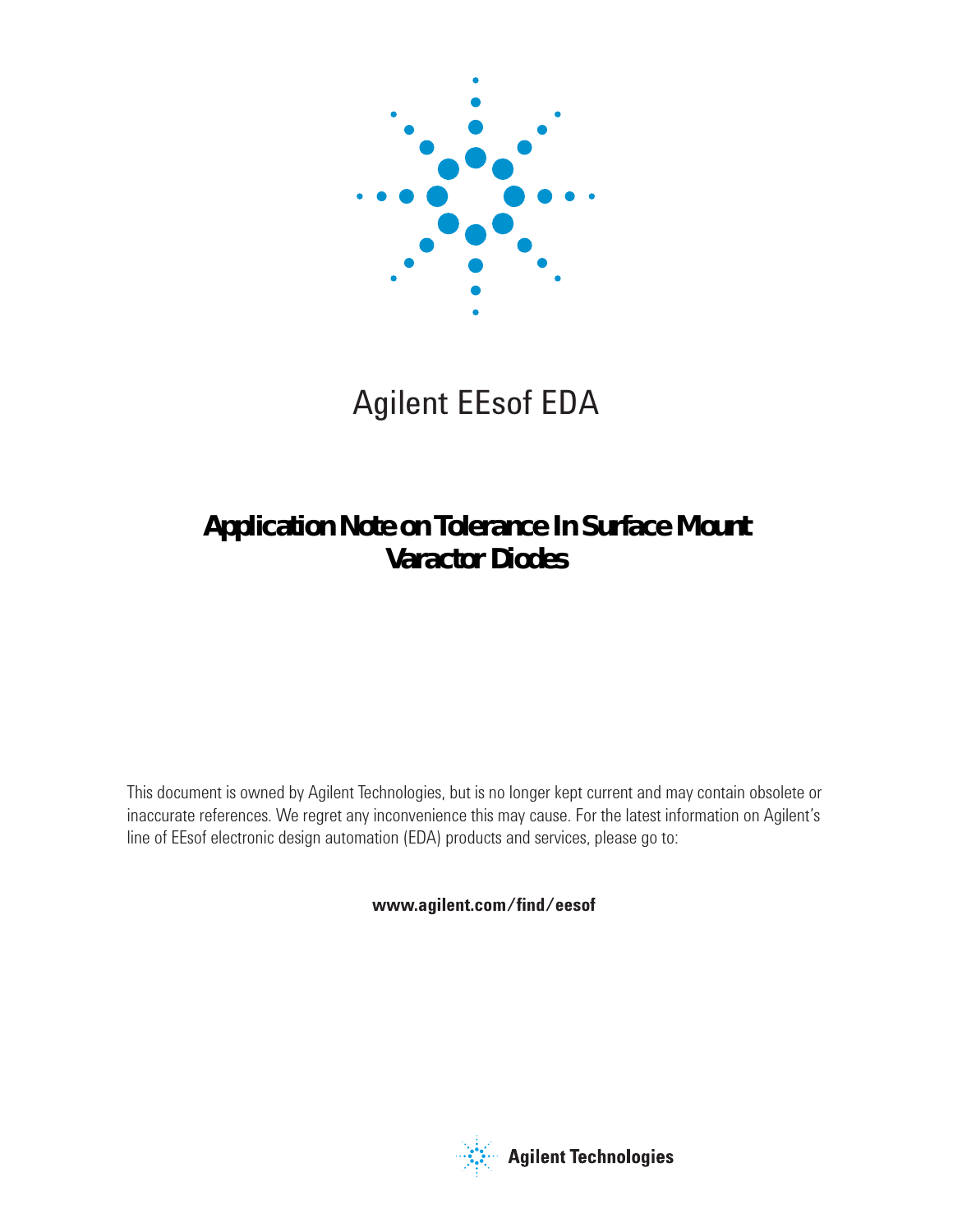

*Precision Measurements and Models You Trust* 

## **APPLICATION NOTE 023**

### **TOLERANCE IN SURFACE MOUNT VARACTOR DIODES**

The ability to specify tolerance in the nominal capacitance has been added to selected models in the Modelithics Non-Linear Diode (NLD) Model Library in order to emulate the variation typically specified in manufacturer data sheets. The feature will be included in additional models in future library releases. This application note briefly reviews this new capability and provides suggestions on how it should be used.

A sample simulation schematic from Agilent's Advanced Design System is shown in Figure 1. Included in the schematic is the VAR\_TSH\_TG1A\_005 model for the Toshiba P/N 1SV280 varactor diode. The model parameter used to specify the capacitance tolerance is **Cap\_tolerance** – this parameter should have a nominal value of 1, with the tolerance specified as a percentage (in this case +/- 12%). The **Res tolerance** parameter can be used in a similar fashion to emulate variation in the series resistance of the device, another parameter that is often specified by diode manufacturers.



**Figure 1 - ADS schematic for simulating tolerance in the varactor diode tolerance.**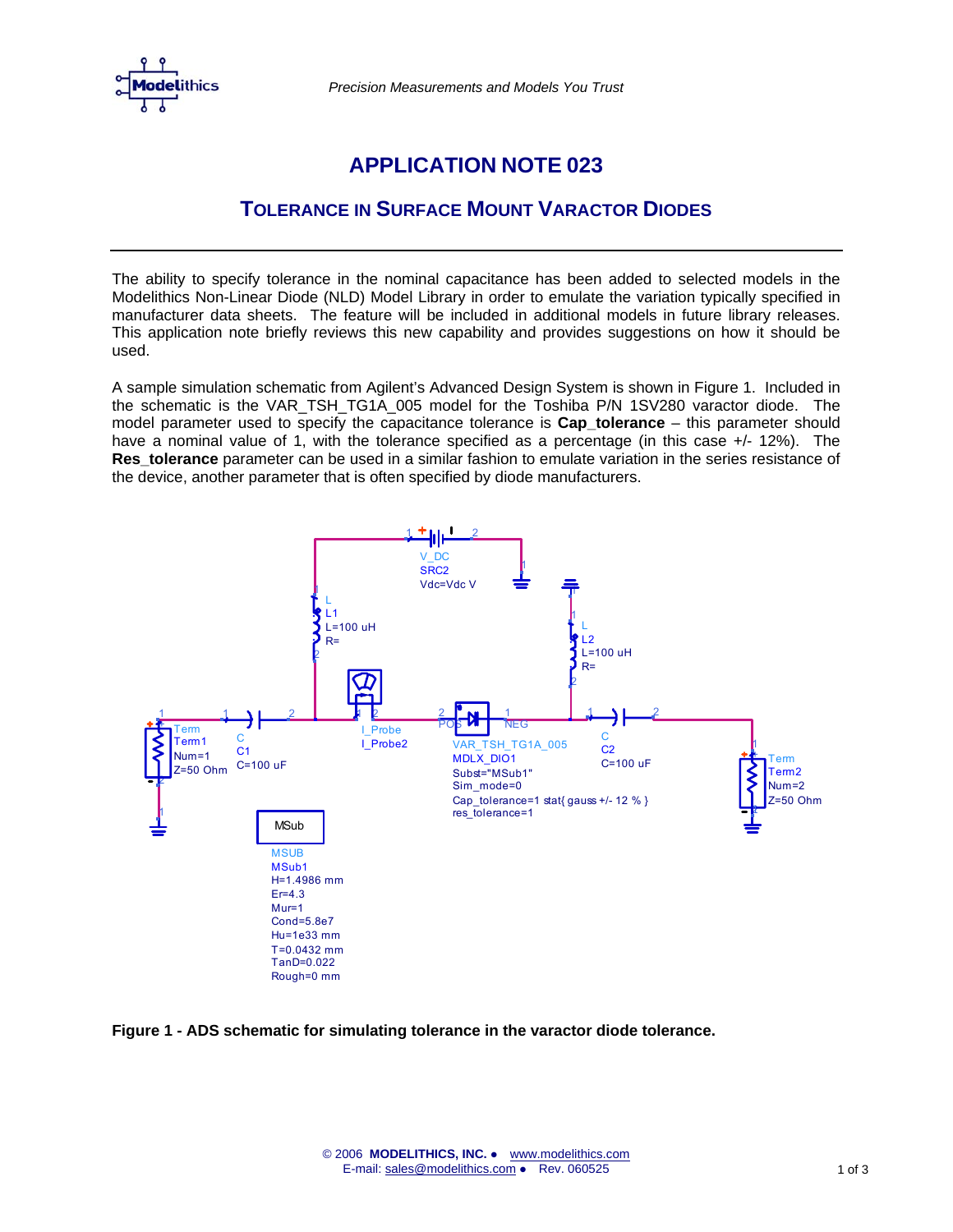

The simulation results for the schematic in Figure 1, at 1 MHz, are shown in Figure 2. Here the effective series capacitance has been calculated from the Y-parameter data as a function of reverse bias.



#### **Figure 2 – Effective capacitance extracted from the Y-parameters of the circuit in Figure 1, at 1 MHz.**

A comparison between the results in Figure 2 and the manufacturer specifications is given in Table 1. These results indicate that the +/-12% Gaussian distribution is an appropriate specification in order to accurately emulate the vendor-supplied data.

|  |  |  |  |  |  |  |  | Table 1 - Comparison between simulated and vendor-specified capacitance. |
|--|--|--|--|--|--|--|--|--------------------------------------------------------------------------|
|--|--|--|--|--|--|--|--|--------------------------------------------------------------------------|

|                                     |           | <b>Minimum</b> | Maximum   |               |
|-------------------------------------|-----------|----------------|-----------|---------------|
|                                     | Simulated | Vendor         | Simulated | Vendor        |
|                                     |           | specification  |           | specification |
| Capacitance $(-2V)$ in pF $@$ 1MHz  | 3.85      | 3.8            | 4.9       | 4.7           |
| Capacitance $(-10V)$ in pF $@$ 1MHz | 1.48      | 1.5            | 1.98      | 2.0           |

For completeness, a broadband S-parameter (Monte Carlo) simulation illustrating the effect of the capacitance tolerance on resonant frequency is shown in Figure 3. This simulation was run at -10V reverse bias.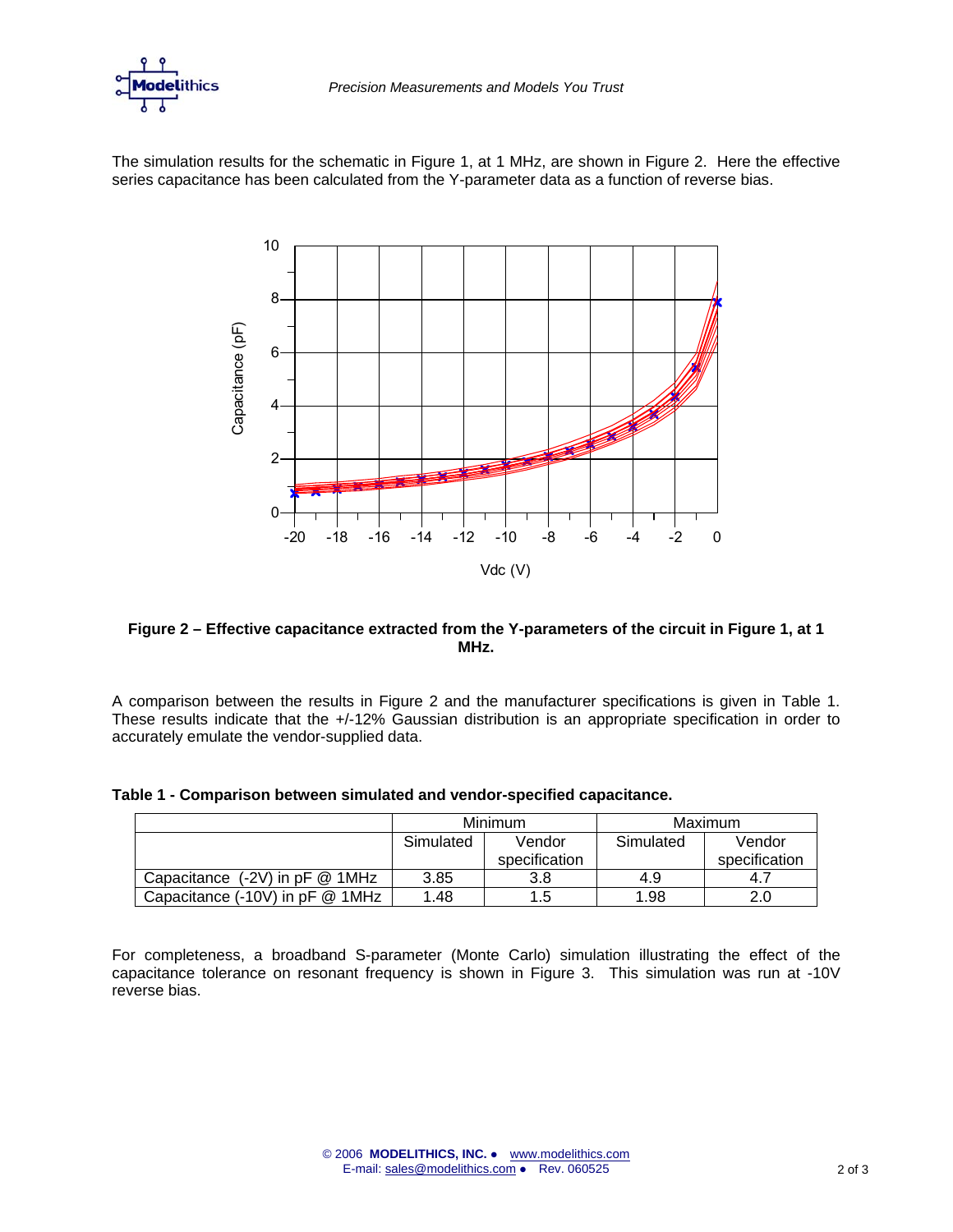



**Figure 3 - Monte Carlo S-parameter simulation at -10V bias.** 

The complete NLD Library features approximately 30 diode models, including Schottky, PIN and varactor types. Contact [sales@modelithics.com](mailto:sales@modelithics.com) to request a free trial.

**For more information about Modelithics Products and Services, call (813) 866-6335**

**© 2006 - Modelithics, Inc.**